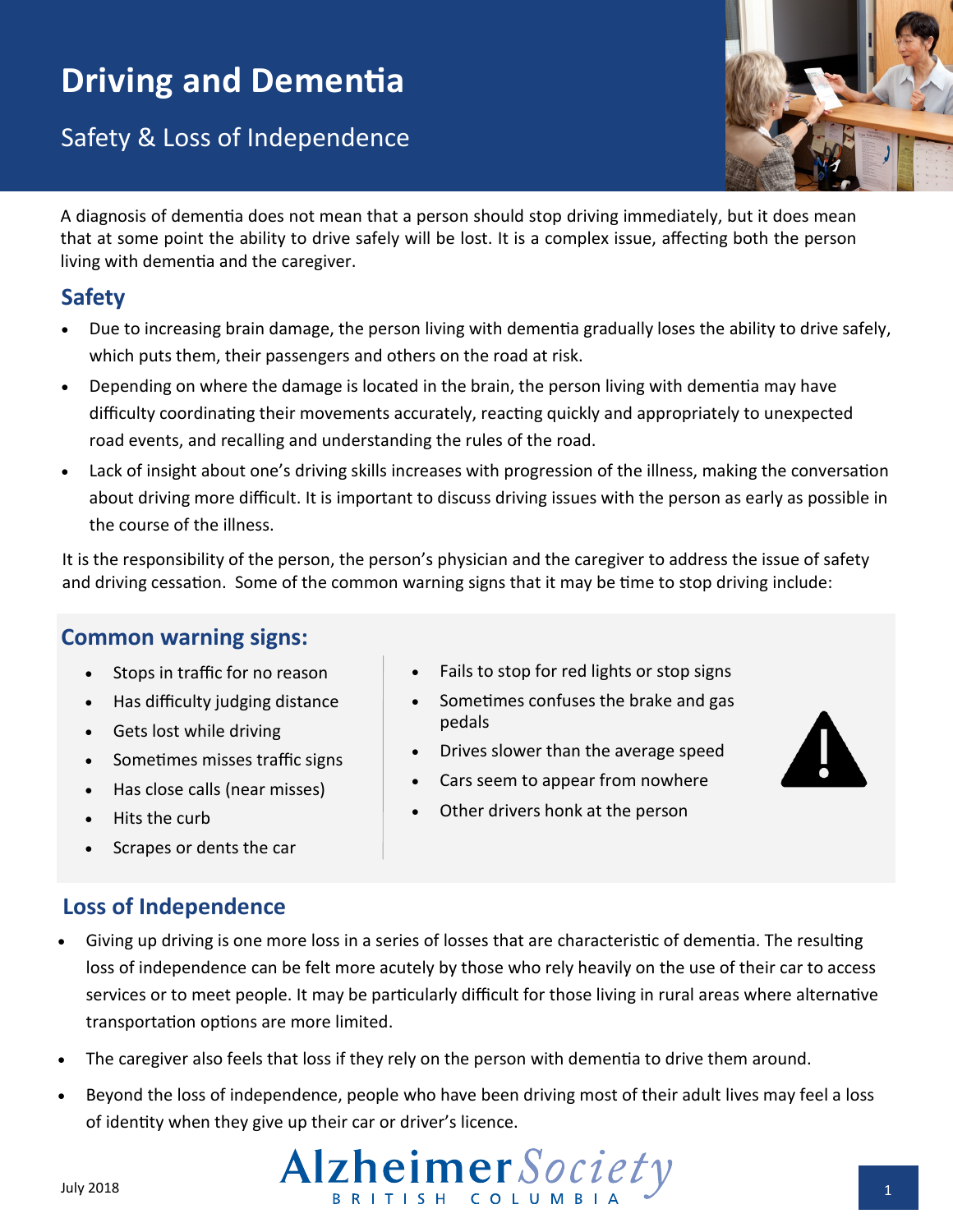# **Driving and Dementia** Determining driver fitness

Every psychologist, optometrist, medical practitioner and nurse practitioner has the responsibility to report patients who have a medical condition that makes it dangerous for them to drive to RoadSafetyBC.

#### **Driving Assessments**

 The Driver's Medical Examination Report (DMER) is the primary tool used to assess the effects of a medical condition on the person's fitness to drive. An Enhanced Road Assessment (ERA) may



also be conducted if RoadSafetyBC determines that more information or assessment is required to determine driver fitness. the decision to revoke their driver's license.

- The ERA is conducted by ICBC on behalf of RoadSafetyBC. The assessment is completed in a vehicle the driver provides. It is designed to evaluate driving skills and behaviour in real-world driving situations that require increased cognitive demand.
- If RoadSafetyBC determines a driver is not fit to drive, a letter is sent to the driver to let them know of the decision to revoke their driver's license.
- If the person is found fit to drive, he/she will not receive a notice from RoadSafetyBC. He/she may also have their driving capability reassessed in intervals determined on a case-by-case basis. A yearly reassessment is typically recommended for drivers with a progressive cognitive impairment.

#### **Appealing a decision**

- If someone disagrees with the final assessment by RoadSafetyBC, they can write to the RoadSafetyBC office to request the decision be reconsidered.
- Anyone can send a written report to RoadSafetyBC regarding concerns about a driver's fitness. Reports must be in writing, give supporting reasons for the concerns, and be from a person who has first-hand knowledge for the concerns.

 **Email:** [RoadSafetyBC@gov.bc.ca](mailto:RoadSafetyBC@gov.bc.ca) **Toll-free phone:** 1-855-387-7747 **Mail:** RoadSafetyBC PO Box 9254, Stn Prov Govt, Victoria, BC V8W 9J2

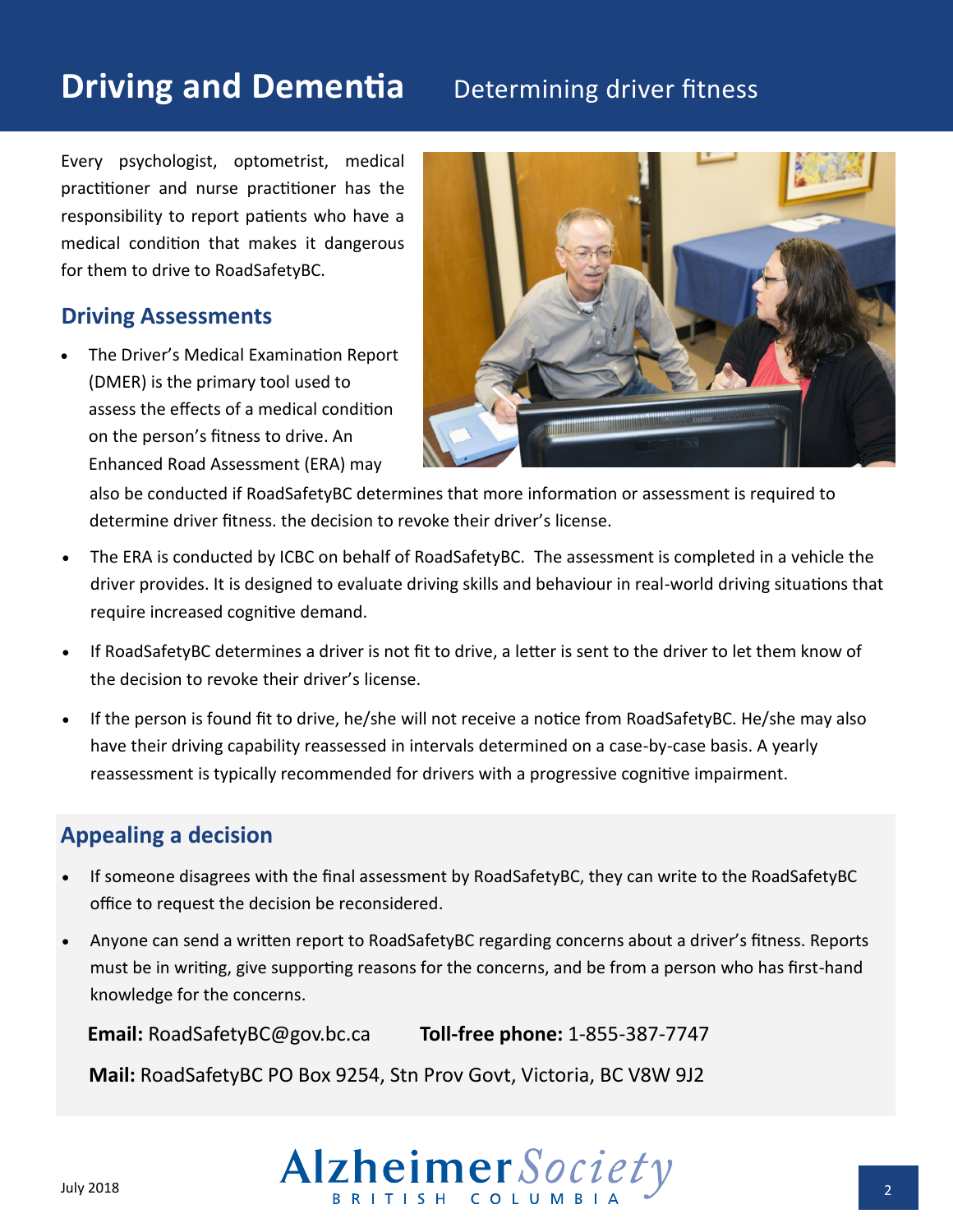### **Starting the conversation**

Wherever possible, introduce the topic of driving early in the illness when the person has the most insight.

- Be prepared to have several conversations. This gives time for the person to get used to the idea of driving cessation and process some of the losses associated with it.
- In most cases, it is easier for the person if they make the decision to stop driving for themselves, rather than have someone else make that decision against their will.
- Try to discuss the topic in a way that will encourage the person to come to their own conclusions regarding driving cessation.
- Keep in mind the person's feelings and possible threat to their self-esteem and independence.

#### **Consider family and friends**

Who is the best person to initiate the discussion?

The person with dementia might be more receptive to talking about driving with someone else, perhaps a family friend or another family member. Some men might prefer talking to other men about the issue.

### **Talk to the family physician**

Physicians play an important role in the driver fitness assessment process. Talk to the family physician ahead of time about your concerns. Ask the person's doctor to write "Do not drive" on a prescription pad.



# **Make safety a priority**

Make their safety, passengers' safety and the safety of others on the road the focus of the discussion. Things to consider when having the conversation:

- Take responsibility for your own feelings and use "I" statements instead of "you" statements in your conversation. For example, *"I am worried about your safety when you are driving."*
- Help the person recognize that their own assessment of their driving ability might be impaired by the illness. Share your observations. Suggest using others' input in order to provide a more complete picture of the situation.
- Recognize the person's past good driving record, but once this is done, refocus the discussion to how dementia can affect their driving abilities.
- Acknowledge that even the best of drivers will be affected negatively by a medical condition. Focus on the illness, not on their lack of skills.
- Stay calm, respectful and positive. Do not use an accusatory tone, since this may incite a defensive attitude.